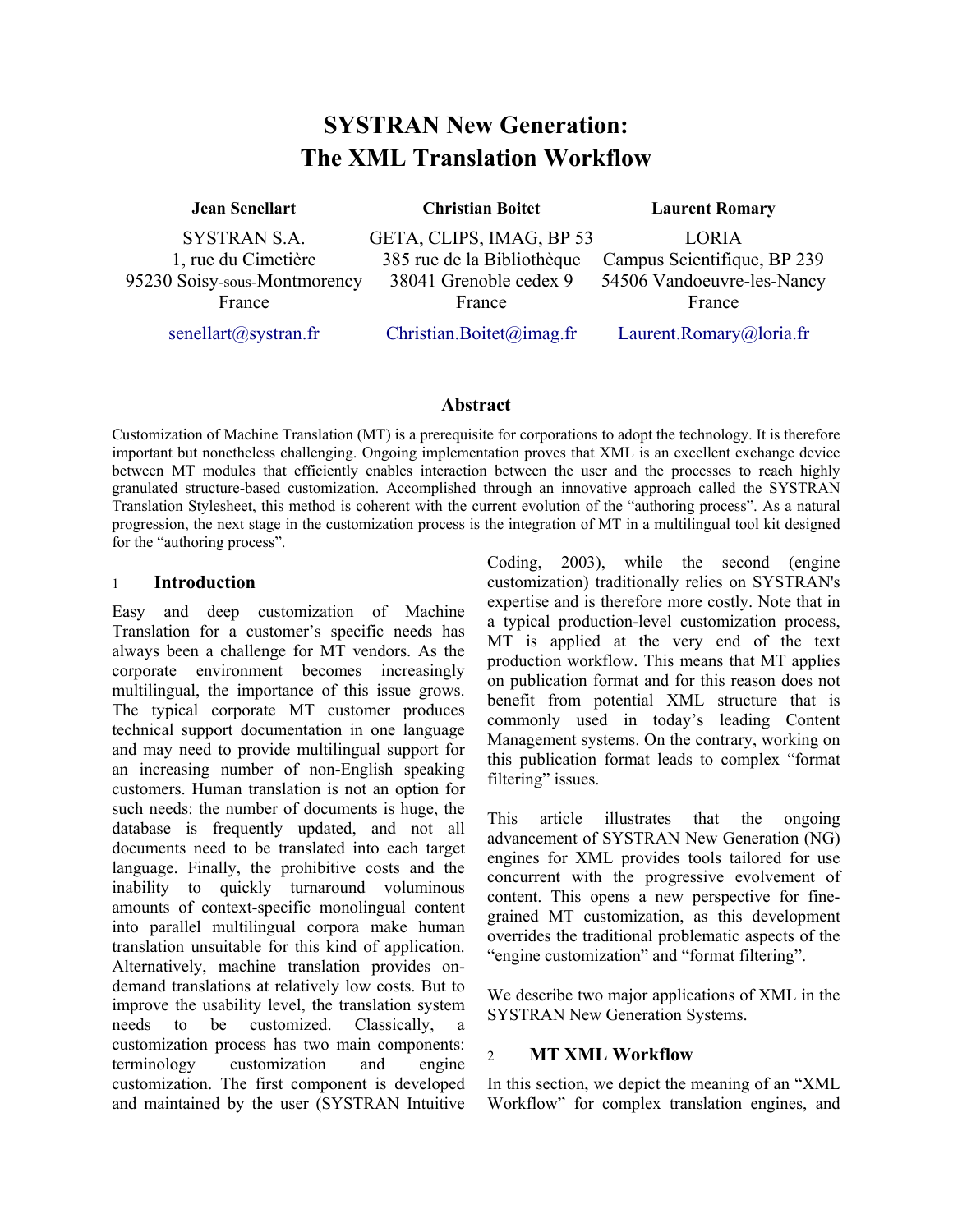further explain how this workflow improves translation quality by providing users (through the translation authoring tool or integration with a generic authoring tool) with a very simple way of interacting with internal low-level linguistic modules.



**Figure 1a - General SYSTRAN translation workflow**

#### *2.1.1 General MT Needs and Module Interaction*

At a basic level, the MT process is perceived as a sequence of "independent" modules as represented in Figure 1a, in which:

- The workflow input is formatted text (html, doc, ... file).
- The workflow output is a formatted file with equivalent structure representing the translation of the input text.
- The process parameters are general translation options and resources (choice of user dictionary, linguistic switches, etc.).

The linguistic core of a Machine Translation "analysis-transfer-generation" process is defined in Figure 1b.

This modular organization is a requirement for maintaining very large coverage of NLP systems (NG system, 2001). It also allows the user to easily combine some of the modules in order to build a new specific NLP application, or customize an existing engine with specific modules.

In a large-scale MT system, such as the SYSTRAN systems, all interaction between these modules are handled through:

• Backtracking  $-$  if one selection made at a given

stage leads to a dead-end, the process is reinitialized in the context of the first choice and a second section is then explored.

• Delayed selection – some decisions normally made at a given stage are delayed by

#### **Figure 1b - Schematic "linguistics" workflow**

introducing an explicit "undefined" state.

- Parallel computation several possibilities are explored at the same time. The duration of the parallel computation is generally short for efficiency reasons. Typically, the disambiguation stage requires such processing.
- "Fix" rules certain rules look for an expected incorrect result from an earlier process stage and fix this result based on additional



information present at the current stage.

These interaction mechanisms do not represent real "communication channels" between the modules because they cannot be used to control the translation process. On the other hand, they are complex to monitor.

Consequently, none of these solutions is satisfactory for reaching fine-grained customization. Undeniably, to reach this goal, the user should be able to drive the translation process (implicitly or explicitly), not only through additional resources, but also by direct interaction with the different choices made by the modules. We show how this is simplified using a generic XML workflow.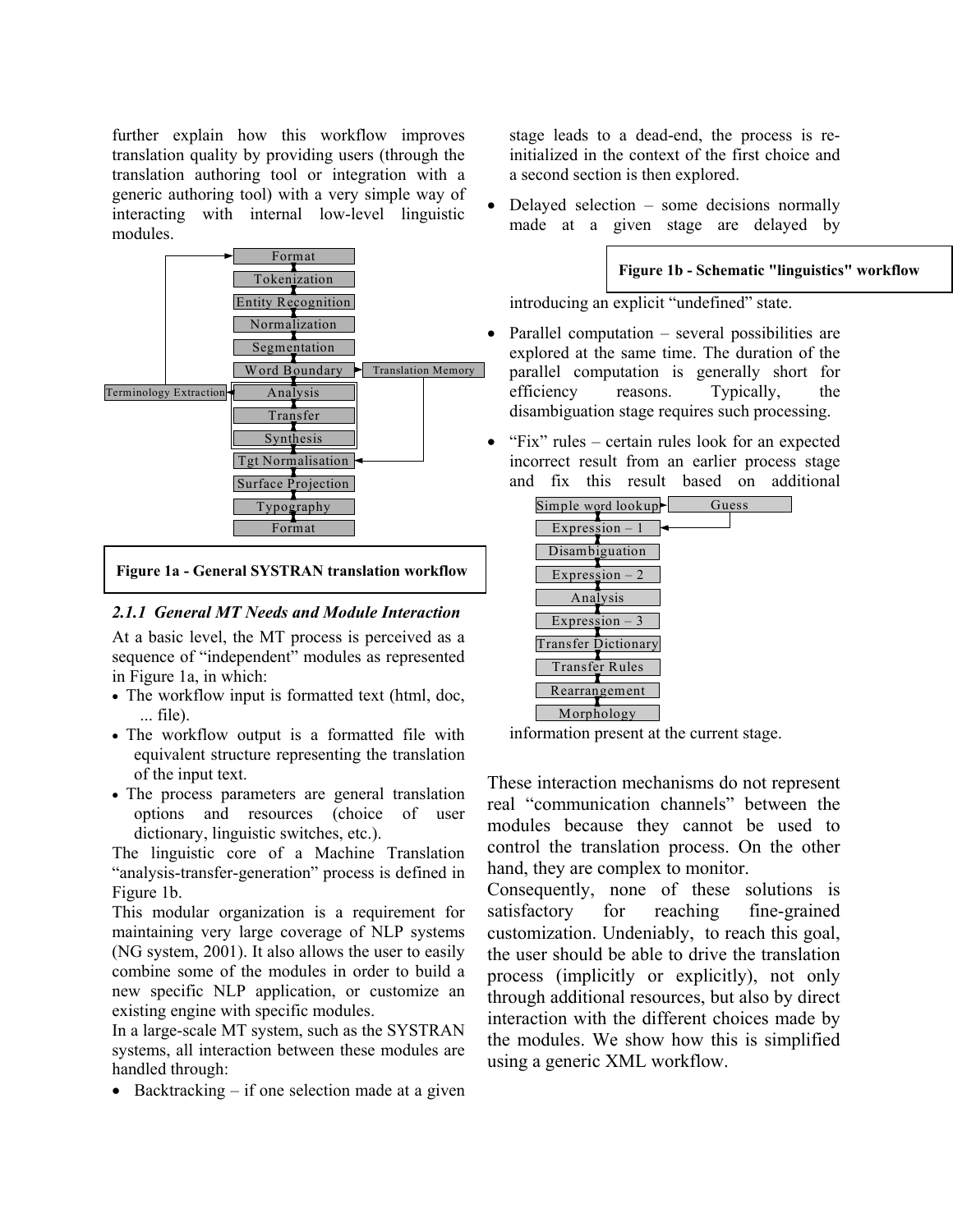| Input Text                                    |                                                                                                                                                                                                                                                                                                                                                                                                                                                                                                                                                                                                                                                                                       |
|-----------------------------------------------|---------------------------------------------------------------------------------------------------------------------------------------------------------------------------------------------------------------------------------------------------------------------------------------------------------------------------------------------------------------------------------------------------------------------------------------------------------------------------------------------------------------------------------------------------------------------------------------------------------------------------------------------------------------------------------------|
|                                               | A \$100 wrist-watch.                                                                                                                                                                                                                                                                                                                                                                                                                                                                                                                                                                                                                                                                  |
|                                               | <html><hr/>A <b>\$100</b> wrist-watch.</html>                                                                                                                                                                                                                                                                                                                                                                                                                                                                                                                                                                                                                                         |
| first xml<br>representation                   | xml version="1.0"?<br><document original_format="html"><tag>&amp;<lt;hr&gt;< tag=""><par id="1">A <ts<br>face="bold"&gt;\$100 wrist-watch.</ts<br></par><br/></lt;hr&gt;<></tag></document>                                                                                                                                                                                                                                                                                                                                                                                                                                                                                           |
| tokenized text<br>after entity<br>recognition | $\mathbf{I} \cdot \cdot \cdot \mathbf{I}$<br><par id="p1" xml:lang="en"><br/><token capit="first" id="t1" type="word">A</token><br/><ts face="bold"><entity id="t2" type="monval">\$100</entity></ts><br/><token id="t3" norm="wrist-watch" type="word">wristwatch</token><br/><token id="t4" type="punct">.</token><br/></par><br>[]                                                                                                                                                                                                                                                                                                                                                 |
| segmented,<br>translated text                 | r1<br>$<$ par id="1"><br><tu group="" id="s1"><br/><tu xml:lang="en"><br/><token capit="first" id="t1" type="word">A</token><br/><ts face="bold"><entity id="t2" type="monval">\$100</entity></ts><br/><token id="t3" norm="wrist-watch" type="word">wristwatch</token><br/><token id="t4" type="punct">.</token><br/></tu><br/><transtu xml:lang="fr"><br/><token id="t1" synt="pos=det">Une</token><br/><token id="t3" type="noun">montre-bracelet</token><br/><token id="t2-0" type="det">de</token><br/><ts face="bold"><entity id="t2" type="monval">\$100</entity></ts><br/><token id="t4" type="punct">.</token><br/></transtu><br/></tu><br>$\langle$ /par><br>$[\,\ldots\,]$ |
| output text                                   | <html><hr/>Une montre-bracelet de <b>\$100</b>.</html>                                                                                                                                                                                                                                                                                                                                                                                                                                                                                                                                                                                                                                |
|                                               |                                                                                                                                                                                                                                                                                                                                                                                                                                                                                                                                                                                                                                                                                       |
|                                               | Une montre-bracelet de \$100.                                                                                                                                                                                                                                                                                                                                                                                                                                                                                                                                                                                                                                                         |

*Table 1 - Some intermediary translation steps within the translation of a single html sentence.* 

 $\overline{\phantom{a}}$ 

#### *2.1 XML - Communication Model Between Modules and with an External Layer*

The fundamental idea of the XML Workflow is simple:

- The input document is converted into an XML format. This conversion preserves (hides) the original formatting in <tag> nodes, and normalizes font properties into  $\langle ts \rangle$  nodes<sup>1</sup>.
- All modules in the process maintain this XML structure and compose its evolution.
- This occurs with the following main restriction. In every module, each XML structure output is aligned with the XML structure input. This alignment is done at the

l

paragraph level, sentence and token<sup>2</sup> levels. This is performed by several means: IDREF, "norm" attributes preserving the state before the current transformation (for example, in tokenization or entity recognition) and duplication of structures.

#### *As a result, the input text can be regenerated with additional tagging introduced in a given step of the process, at any time.*

An illustration of this workflow is provided in the table above. Note that only some steps of the process are represented.

Technically, the introduction of this XML workflow is based on the SYSTRAN NG Engine Architecture (NG, Senellart 2001). For current "classical SYSTRAN engines", this new XML Workflow fully replaces the existing workflow

<span id="page-2-0"></span><sup>1</sup>Preserving character property in the translation process is critical for preserving the identical font style in the text output and for allowing translation memory parsing (TM entries in SYSTRAN systems are full enriched sentences)

<span id="page-2-1"></span><sup>2</sup> A "token" becomes a "word" when linguistics really starts.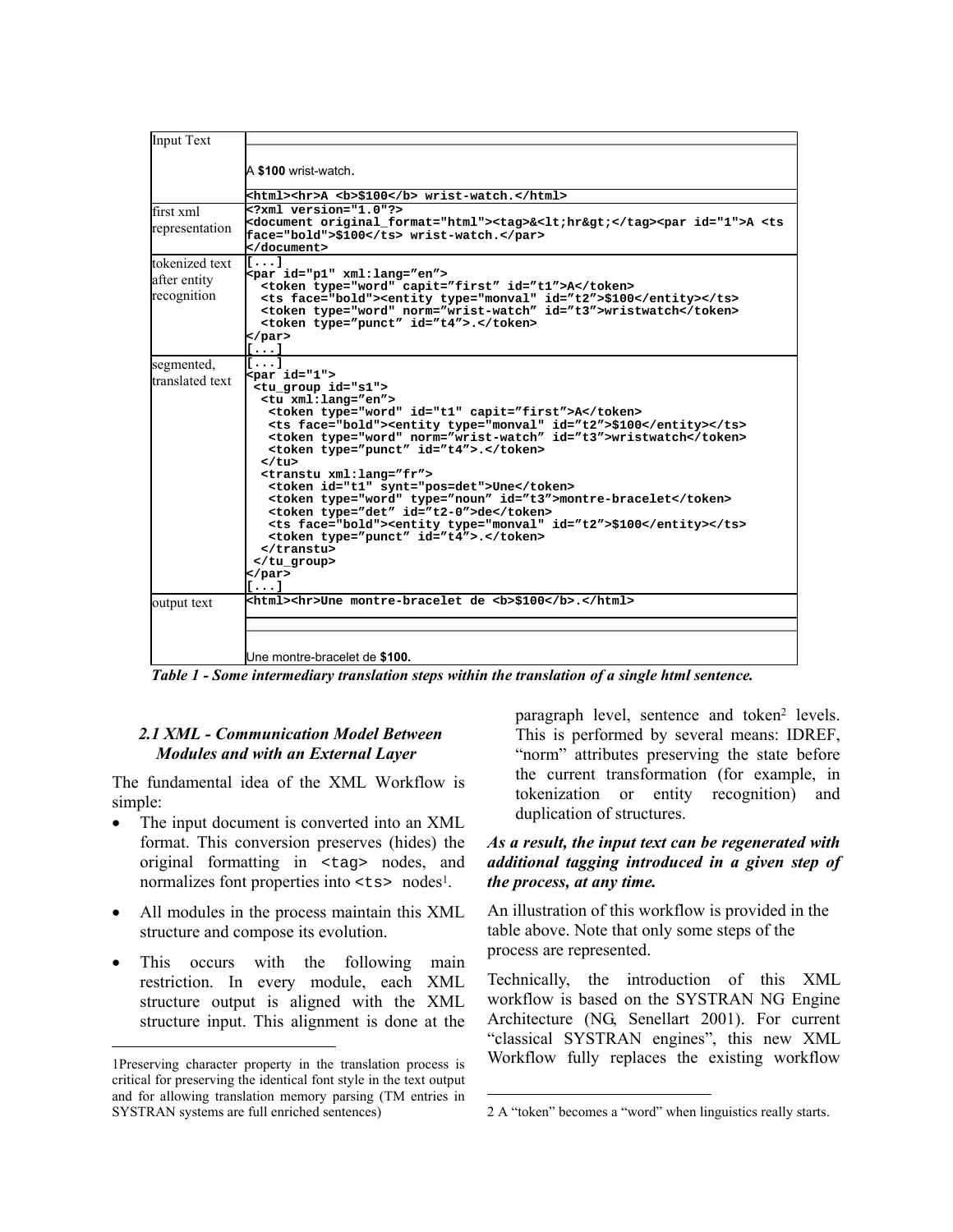modules which are not "purely linguistic", and complements the current structure for "purely linguistic" modules. The most important point is that the internal structure (Analysis Area) on which linguistic routines apply is preserved, but is synchronized with this XML structure during any point in the process.



**Figure 2 - XML tree and associated memory representation** 

The actual XML structure updates are performed by a "lazy algorithm" for efficiency reasons. The internal structure handled by the modules is not the XML structure itself, but an optimized memory structure. For example, a "token" node is internally represented by a "token" structure. If the frame for storing the token is still the XML tree, the up-todate "token" representation is the memory structured stored as a pointer in a private field of the corresponding "token" node. The token node is synchronized when a dump of the XML structure is required, or when an XML operation, such as an XPath evaluation, is performed.



The communication "model" is then applied using a "mark choice", and/or "post\_choice" markup in the structure, as detailed in the following application "User-Process interaction".

#### *2.2 User-Process Interaction*

Based on the previous workflow, defining the interaction between user and process is straightforward:

Let us consider noun-verb disambiguation. Figure 4 displays the feedback and the interaction process:

- The first process is run and stops after executing the disambiguation routine.
- Selected system choices for this routine are integrated in the XML structure via <mark\_choice> tags.



process\_path="//ling/disambiquation[@type='noun<br>-verb']" values="verb noun" values="verb confidence="0.5">verb</post\_choice>

- The source text is regenerated and tags are converted into user readable tags such as textual marks, or, as in figure 3, into userfriendly html scroll-down control).
- The user reviews and modifies the system choices.
- When translation is eventually run, the user choices are integrated into the XML structure as <post\_choice> tags.

<post\_choice process\_path="//ling/disambiguation[@type='nounverb'] ">noun</post\_choice>

The disambiguation routine replaces the system choices with user choices when provided.

In SYSTRAN's system, the process and markup type identification is performed using an XPath expression in the "process tree". Each module is identified as a "node" in the process tree. Using this classification allows us to define a "communication" scheme with any new modules, as well as the possibility express precise restrictions, such as the following:

<sup>&</sup>lt;!-- markup all noun-verb or noun-adj system choice in disambiguation process <select

process\_path="//ling/disambiguation[@type='nounverb' or @type='noun-adj']"/>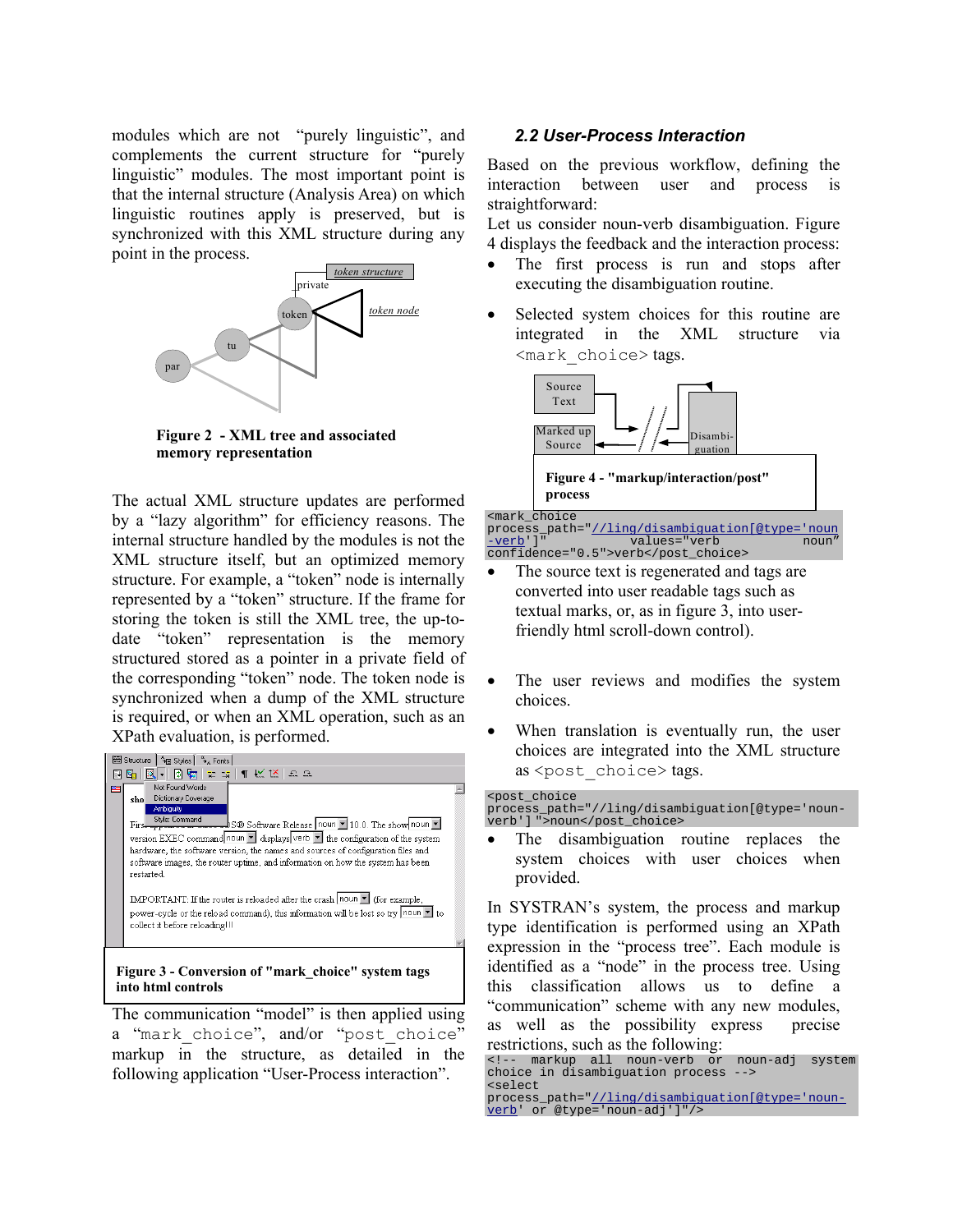```
<!-- markup all linguistic choices with a low
confidence -<select process_path="//ling/*[@confidence <
0.2]"/>
```
#### **2.2 SYSTRAN Translation Stylesheet**

In this part, we portray a second application for XML in SYSTRAN NG Engines. This approach is independent of the XML workflow described above, but demonstrates that the combination of both allows the system to reach an effective **customization frame** based on the deep interaction between the translation system and highly granulated structure-based customization.

In the XML workflow, the input structure is mapped into an internal XML generic structure. However, this mapping only allows for the handling of shallow document structure. A typical example is PDF translation. For most PDF documents, the information that the PDF filter can retrieve is limited to a sentence list. Numbering may be preserved but without minimal structure information that clarifies two list items as consecutive and belonging to the same enumeration. Bold face font mat be preserved but not the style category that generated it. Even worse, words with internal elision may not be correctly reconstituted; not because of the poor quality of the PDF import filter, but because that information is no longer present in the document, and can only be reconstituted, at best.

This limitation example of PDF documents is not unique. To a lesser extent, we observe the same phenomenon in all classical document formats.

For example, an html page generated from a newspaper database does not contain information pertaining to the database structure, only its

presentation<sup>3</sup>. The newspaper website contains different articles presented together and probably stored internally with domain information. But in most cases, this information is no longer part of the html structure; and even when present, is only expressed as comments but not sufficiently structured for automatic processing.

Finally, it is important to note that this situation is more than a question of format. Most word processors are designed to handle named styles (for example, paragraph or character styles), but this option is usually ignored, as manual direct formatting is preferred.

Undoubtedly, XML content management and structured documents represent the future of text authoring. Several pure XML publication formats, like DocBook and specialized technical XML formats like XBRL (Extensible Business Reporting Language), are now recognized asstandards. Even major word processors and other content editing tools today integrate XML as a reference content format (such as OpenOffice, Office11).



<span id="page-4-0"></span><sup>3</sup> Even if HTML language was to some extent designed to represent meta-information through tags like **<quote>**,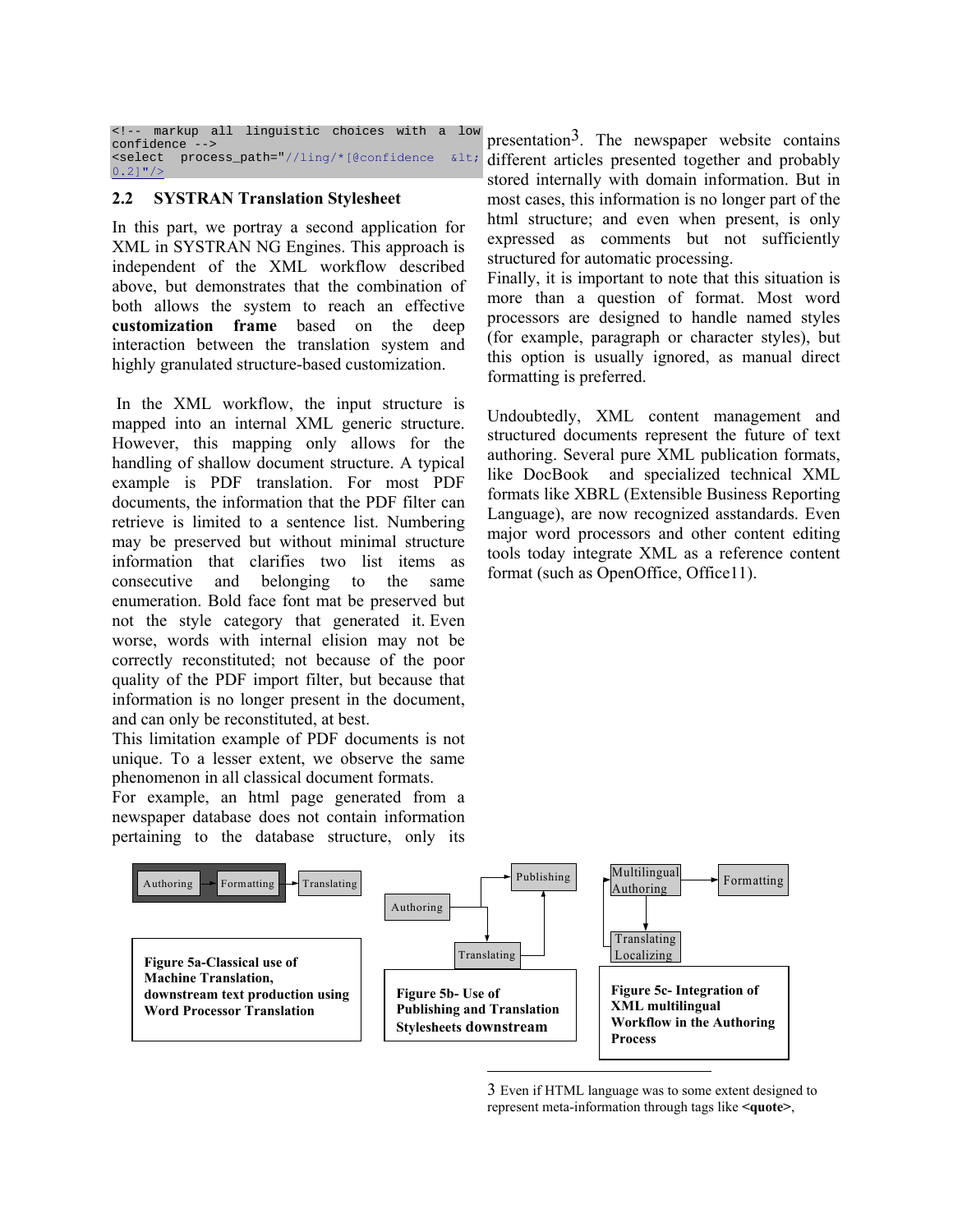```
<systran:output> 
     <source xml:lang="en">The <name>Z12</name> <Strong>driver</Strong> is 
loaded.</source> 
     <target xml:lang="fr">Le <mark type="dict" name="global"> 
        <Strong>driveur</Strong></mark> <name>Z12</name> est chargé.</target>
     <options> 
        <dicts><dictionary name="global"/></dicts> 
 <marks><dict_mark type="xml"/></marks> 
 <misc><extract_nfw/></misc> 
        <ling><imperative type="technical"/></ling> 
     </options> 
     <nfw_list>Z12</nfw_list> 
</systran:output>
```
**code sample 1- Translation output -** a tree fragment that contains source, target, not found word list, and translation options. Among translation options, "mark-up" of user-dictionary is activated.

*.* 

Below we display that the concept of "translation filter" is totally overridden by the "Translation Stylesheet" (TS).

#### *2.2.1 Definition - Translation and Formatting Stylesheets*

A stylesheet is a way of associating "style" to formatting marks. In other words, the stylesheet is "*the file that describes how to display a given (XML) input file*".

XSL (Extensible Stylesheet Language) is a powerful language used to express stylesheets. As a complete language based on XML objects, XSL provides the opportunity of transforming a source XML document into a target XML document, which goes far beyond "formatting".

By extending "formatting" stylesheets and comparing publishing in the content production workflow (figure 5), we use this transformation mechanism to produce fine-grained customized multilingual content.



The Translation Stylesheet is thus "*the file that describes how to translate a given (XML) input file*".

### *2.2.2 SYSTRAN Translation Stylesheet*

SYSTRAN Translation Stylesheet is based on a single extension function

"systran:translate". The whole translation process is driven by a xslt processor (xsltproc).

Technically the systran:translate function has the following "xslt" APIs:<br>node-set systran:t

systran: translate(node-set text,node-set translation\_option) node-set systran:translate(string

text,node-set translation\_option) The input is either a node-set or a string (depends

on the calling context in the XSL process).

The functions return a tree fragment that contains the translated node-set, and the translation process feedback, such as a list of NFWs (Not Found Words) or sentence dictionary, etc.

The set of translation options is represented by an option tree, and controls the type of information returned by the function. The following example shows a typical output structure.

```
<xsl:template match="CommandName"> 
   <systran:dnt type="noun"> 
      <xsl:copy-of select="."/> 
   </systran:dnt> 
</xsl:template>
```
*Translation Stylesheet* **code sample 2 - XSLT template transforming <CommandName> element into <systran:dnt>. The node content is not translated, but integrated in the sentence analysis as a full noun, preserving the sentence structure.**

> Based on the systran:translate function, the translation stylesheet describes which XML area to translate and with which options through "xsl

 $<$ **code>,** ...

l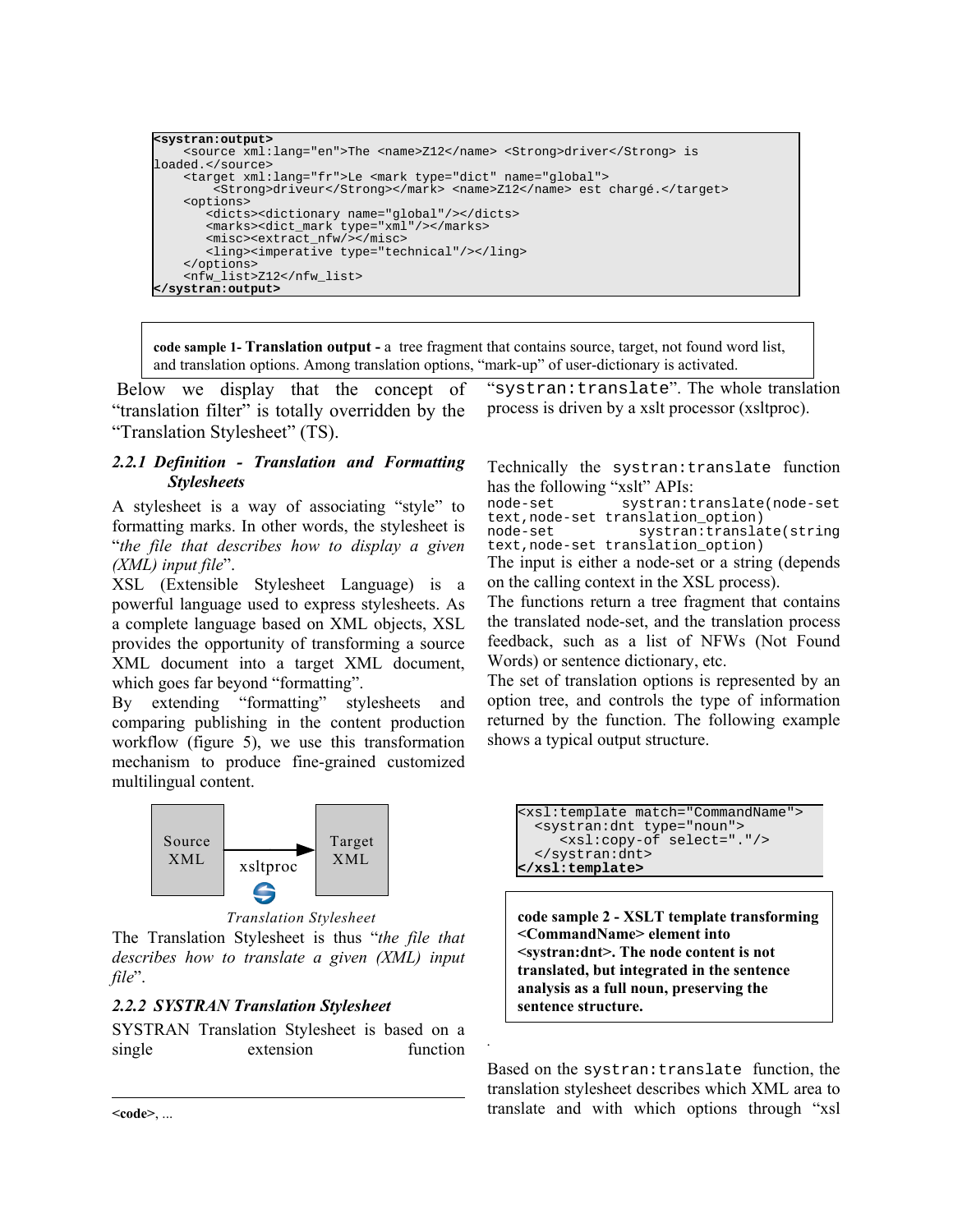```
<systran:output> 
     <source xml:lang="en">The <name>Z12</name> <Strong>driver</Strong> is 
loaded.</source> 
     <target xml:lang="fr">Le <mark type="dict" name="global"> 
        <Strong>driveur</Strong></mark> <name>Z12</name> est chargé.</target>
     <options> 
        <dicts><dictionary name="global"/></dicts> 
 <marks><dict_mark type="xml"/></marks> 
 <misc><extract_nfw/></misc> 
        <ling><imperative type="technical"/></ling> 
     </options> 
     <nfw_list>Z12</nfw_list> 
 </systran:output>
```
**code sample 3 - Translation output. It is a tree fragment containing source, target, not found word list, and translation options. Among translation options, "mark-up" of user-dictionary is activated.**

templates". Assume that we have an input XML containing formatted text "Para" nodes that we want to translate and "Note" nodes that we want to remain in the source language. The xsl template in *code sample 4* shows how Para nodes are processed. The main process is based on the following scheme:

- Define the XML area to be translated (can be a tree fragment or a string, if translation of attribute values is needed)
- Preprocess (via another template) the tree fragment: this module typically interprets "token level" tags and converts those tags into internal SYSTRAN tags with appropriate semantics. For example, in *code sample 5*, a template converts CommandName tags into systran:dnt (Do Not Translate) SYSTRAN tags, and associates a part of speech to this word. Therefore, the analysis of the complete sentence is done with the acknowledgement that a token should not be translated as it

behaves like a noun.

## *3 Conclusion and Perspectives*

This article discusses the impact related to the introduction of XML in the New Generation SYSTRAN MT Architecture. This has and continues to open new views for Machine Translation use, as well as the ability to successfully and simply perform MT customization. The XML frame is fully functional; the next stages will focus on its industrialization through a new preprocessing interface, a new customization methodology, and the exploration of new linguistic opportunities. For example, since the XML workflow enables the dynamic definition of "translation options" as a part of the communication channel, a direct application of this new option could allow some modules to generate on-the-fly local dictionaries.

The current evolution of transforming the

```
<xsl:template match="Para"> 
     <xsl:comment>SYSTRAN translation</xsl:comment> 
     <xsl:variable name="preprocess"> 
         <xsl:apply-templates select="." mode="preprocess"/> 
     </xsl:variable> 
     <xsl:variable 
        name="translation" 
        select="systran:translate(exslt:node-set($preprocess)/*,$OPT)" 
     /> 
     <xsl:apply-templates 
                select="$translation/target/*" mode="postprocess"/>
```
**code sample 4 - xsl template describes the translation of "Para" element. <Para> nodes are localized, preprocessed, translated with the current XML option \$OPT, and then regenerated using a postprocess template.**